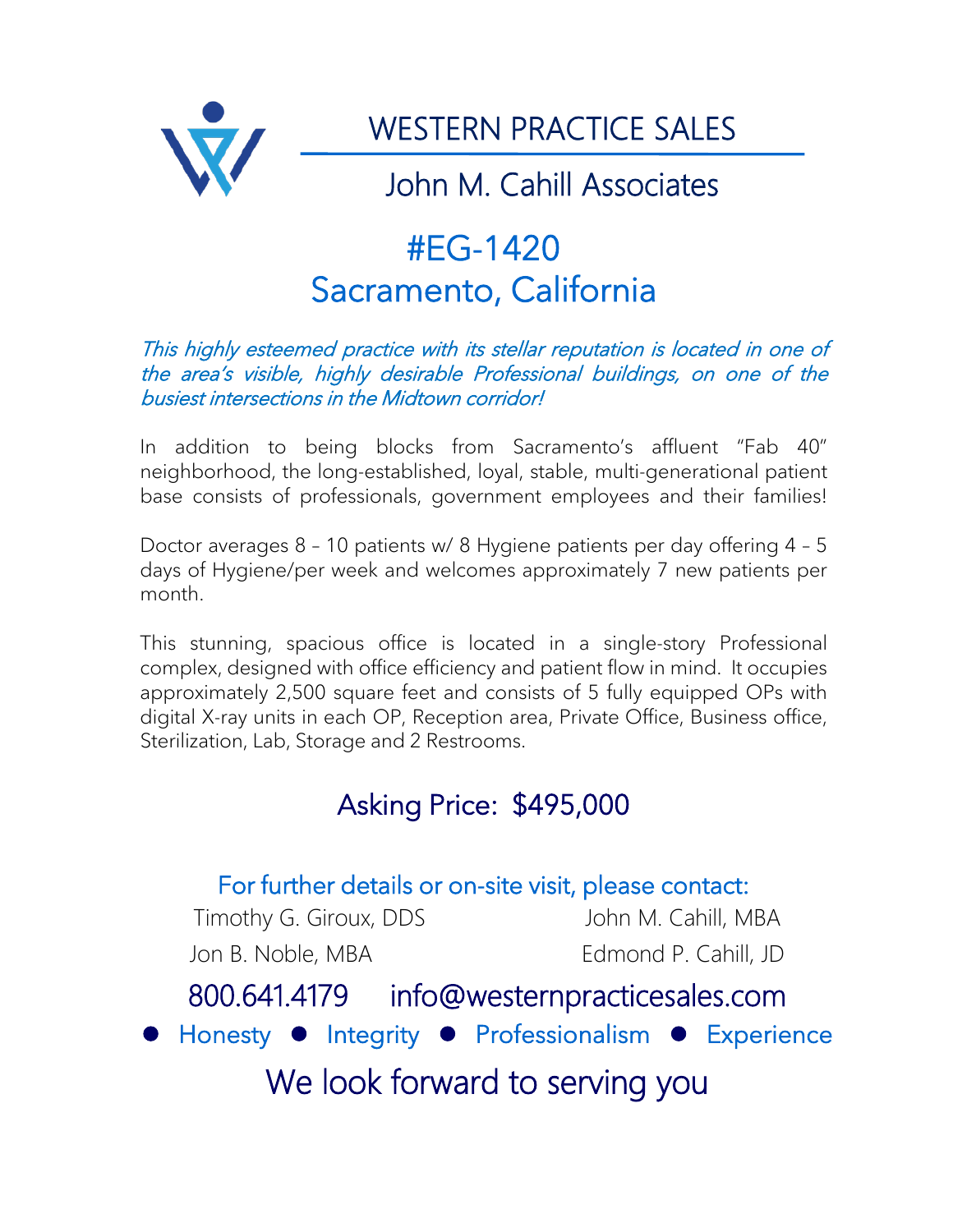### # EG-1420 WESTERN PRACTICE SALES / JOHN CAHILL ASSOCIATES \$495,000

#### PRACTICE INFORMATION SHEET

| <b>OFFICE OPERATION INFORMATION</b>                                                                                                                                                                                                                                                                                                   |                  |              |                             |                        |                      |               |           |
|---------------------------------------------------------------------------------------------------------------------------------------------------------------------------------------------------------------------------------------------------------------------------------------------------------------------------------------|------------------|--------------|-----------------------------|------------------------|----------------------|---------------|-----------|
|                                                                                                                                                                                                                                                                                                                                       | SUN              | <b>MON</b>   | <b>TUE</b>                  | WED                    | <b>THUR</b>          | <b>FRI</b>    | SAT       |
| Office Hours                                                                                                                                                                                                                                                                                                                          |                  | $8:20 - 5$   | $8:20 - 5$                  | $8:20 - 5$             | $8:20 - 5$           | $9 - 5$       |           |
| Associate's Hours                                                                                                                                                                                                                                                                                                                     |                  | $8 - 5$      | $8 - 5$                     | $8 - 5$                |                      |               |           |
| <b>Hygienist Hours</b>                                                                                                                                                                                                                                                                                                                |                  | $8 - 5$      | $8 - 5$                     | $8 - 5$                | $8 - 5$              |               |           |
| Type of Practice:<br>General<br>Reason for Selling:<br>Personal                                                                                                                                                                                                                                                                       |                  |              |                             |                        |                      |               |           |
| Years established:<br>Days worked in 2020:<br>$\sim$ 130 days<br>$\sim$ 34 years                                                                                                                                                                                                                                                      |                  |              |                             |                        |                      |               |           |
| Days worked in 2021:<br>$\sim$ 190+ days                                                                                                                                                                                                                                                                                              |                  |              |                             |                        |                      |               |           |
| <b>OFFICE SPACE &amp; LEASE INFORMATION</b>                                                                                                                                                                                                                                                                                           |                  |              |                             |                        |                      |               |           |
| N/A<br>Is the building/suite owned?<br>Is building available for purchase?<br>No                                                                                                                                                                                                                                                      |                  |              |                             |                        |                      |               |           |
| Is the space leased?                                                                                                                                                                                                                                                                                                                  | Yes              |              | Is lease renewable?         | Yes                    | Is lease assignable? |               | Yes       |
| Term of Lease:<br>May 2029<br>10 yrs w/ 2 (two) 5-yr options<br>Expiration date:                                                                                                                                                                                                                                                      |                  |              |                             |                        |                      |               |           |
| Do you share space with another dentist?<br><b>No</b>                                                                                                                                                                                                                                                                                 |                  |              |                             |                        |                      |               |           |
| Rent per month<br>\$7,730.39/month<br>Common area, maintenance fees /taxes included?<br>Yes                                                                                                                                                                                                                                           |                  |              |                             |                        |                      |               |           |
| If not included, current amount paid?<br>N/A<br>Are utilities included?<br>Yes, Electric, Water/Sewage, Gas and Trash                                                                                                                                                                                                                 |                  |              |                             |                        |                      |               |           |
| Is the rent considered above, below or at fair market value?<br>Fair Market                                                                                                                                                                                                                                                           |                  |              |                             |                        |                      |               |           |
| Type of Building:                                                                                                                                                                                                                                                                                                                     | Condo            |              | Free-standing               | Professional           | X                    | Retail Center |           |
| Office Square footage:                                                                                                                                                                                                                                                                                                                | ~ $2,500$ sq ft. |              | Carpet?                     | Yes                    | Air conditioning?    |               | Yes       |
| Number of fully equipped OPs:                                                                                                                                                                                                                                                                                                         |                  | 5            | Plumbed for additional OPs? |                        | <b>No</b>            |               |           |
| Reception area:<br>Yes                                                                                                                                                                                                                                                                                                                | Dark room:       | No           |                             | Doctor's office:       | Yes                  | Lab:          | <b>No</b> |
| Business office:<br>Yes                                                                                                                                                                                                                                                                                                               | Restrooms:       |              | Yes, 2                      | Sterilization:         | Yes                  | Storage:      | Yes       |
| Digital X-ray:<br>Yes                                                                                                                                                                                                                                                                                                                 | Cerec:           | No<br>Laser: | <b>No</b>                   | Intra-oral Camera: Yes |                      | 3D Imager:    | <b>No</b> |
| Highly visible, attractive, well-maintained single-story Professional<br>Description of office building, Location and<br>complex in desirable Midtown corridor, designed with office<br>attributes of practice (a brief description):<br>efficiency and patient flow in mind. Ample on-site parking and easy<br>freeway accessibility |                  |              |                             |                        |                      |               |           |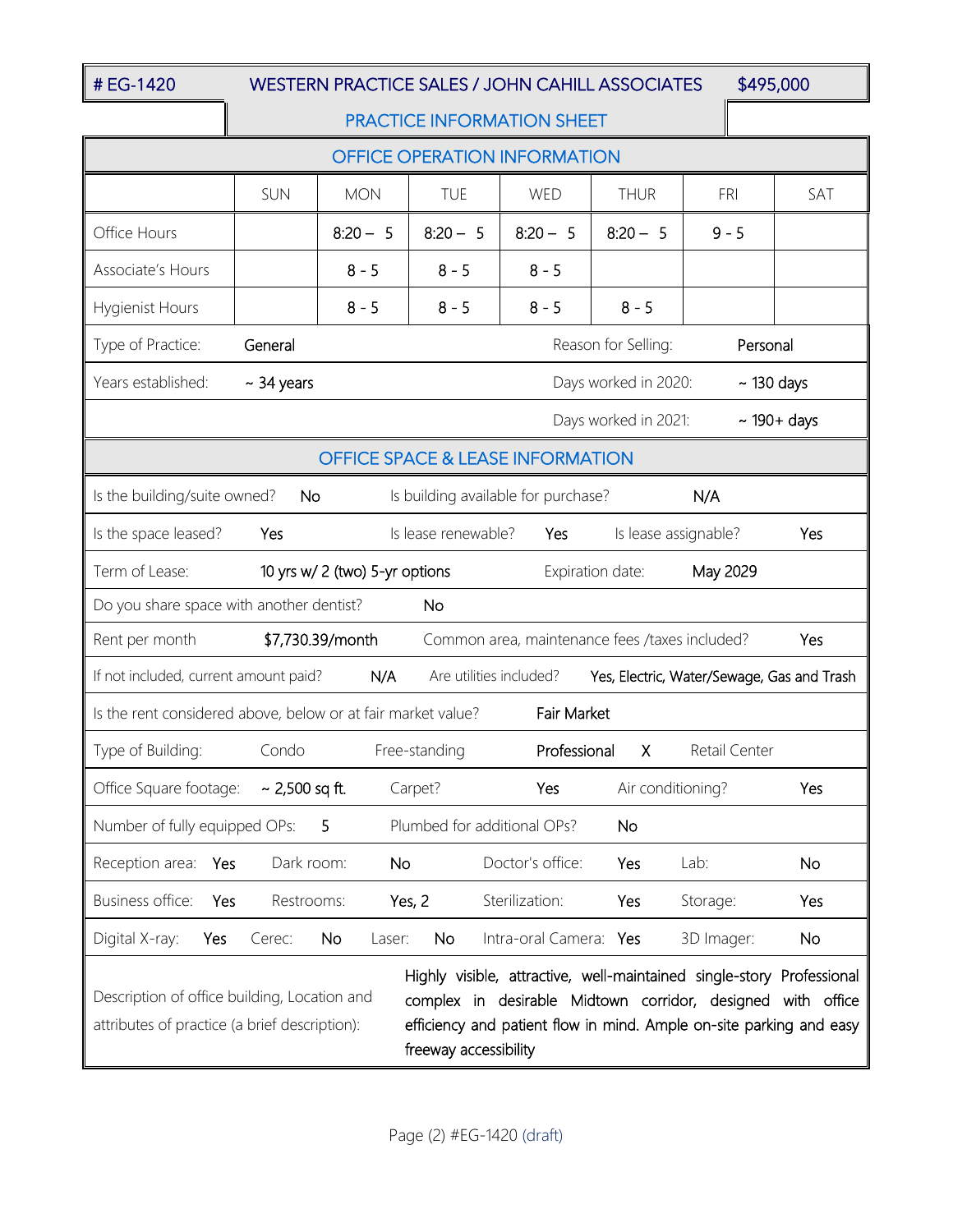| <b>PATIENT DEMOGRAPHICS</b>                                                                                                                                                                                                                                                                                                                                                                                                                                                                                                                                                                                                   |           |               |              |              |  |                |                 |        |        |
|-------------------------------------------------------------------------------------------------------------------------------------------------------------------------------------------------------------------------------------------------------------------------------------------------------------------------------------------------------------------------------------------------------------------------------------------------------------------------------------------------------------------------------------------------------------------------------------------------------------------------------|-----------|---------------|--------------|--------------|--|----------------|-----------------|--------|--------|
| Breakdown of Service/Procedures as a percentage of Collections:                                                                                                                                                                                                                                                                                                                                                                                                                                                                                                                                                               |           |               |              |              |  |                |                 |        |        |
| Preventative/Hygiene                                                                                                                                                                                                                                                                                                                                                                                                                                                                                                                                                                                                          | 19        | Diagnostic 20 |              | Adjunctive   |  | $\overline{2}$ | Dentures        |        | 2      |
| General Operative 14                                                                                                                                                                                                                                                                                                                                                                                                                                                                                                                                                                                                          | Endo      |               | $\mathbf{1}$ | Ortho/TMJ    |  | $\mathbf{1}$   | Perio           |        | 3      |
| Oral Surgery<br>$\mathbf{1}$                                                                                                                                                                                                                                                                                                                                                                                                                                                                                                                                                                                                  |           | Cosmetic      |              | Crown/Bridge |  | 35             | Implant Surgery |        |        |
| What services/procedures are referred out? (i.e. Oral Surgery, Endo, Perio, Ortho, Pedo)                                                                                                                                                                                                                                                                                                                                                                                                                                                                                                                                      |           |               |              |              |  |                |                 |        |        |
| Refer Complex Perio, Most Endo, & Oral Surgery, Difficult Pedo Behavioral Management                                                                                                                                                                                                                                                                                                                                                                                                                                                                                                                                          |           |               |              |              |  |                |                 |        |        |
| Type of patients as a percentage of Collections:<br>Private Pay 10 Insurance/PPO 90 Denti-Cal Capitation (HMO) 0 Other 2014                                                                                                                                                                                                                                                                                                                                                                                                                                                                                                   |           |               |              |              |  |                |                 |        |        |
| Are you a Delta Provider? Premier Only Y Premier + PPO ______                                                                                                                                                                                                                                                                                                                                                                                                                                                                                                                                                                 |           |               |              |              |  |                |                 |        |        |
| *Delta Premier: Dentists enrolling for the first time in the Premier Network are also being required to enroll in the PPO network. The<br>requirement to sign with both networks will result in treatment provided to those Delta PPO patients within the practice being<br>reimbursed at the PPO level, without the ability to balance bill those patients to Premier rates. This could result in a reduction in the<br>practice collections that could lower the buyer's projected income depending on the amount of Delta DPO patients in the practice who<br>have actually paid the difference between the fee schedules. |           |               |              |              |  |                |                 |        |        |
| Does your practice participate in "Care Credit"?<br>Yes                                                                                                                                                                                                                                                                                                                                                                                                                                                                                                                                                                       |           |               |              |              |  |                |                 |        |        |
| List Preferred Provider, Health Care Provider and Capitation Plans now in place: Delta Dental Premier                                                                                                                                                                                                                                                                                                                                                                                                                                                                                                                         |           |               |              |              |  |                |                 |        |        |
| Estimated Number of Active Patient Files: Number to be defined by Buyer's Due Diligence Process*                                                                                                                                                                                                                                                                                                                                                                                                                                                                                                                              |           |               |              |              |  |                |                 |        |        |
| *SELLER IN NO WAY WARRANTS THE EXACT ACCURACY OF PATIENT FILES. IT IS THE BUYER'S RESPONSIBILITY TO DEFINE AND VERIFY<br>ACTIVE PATIENT FILES WITH A CHART REVIEW.  PRACTICE VALUE IS PREDOMINANTLY DETERMINED BY SELLER'S COLLECTIONS.  SELLER'S<br>COLLECTIONS CAN BE INDICATIVE OF THE NUMBER OF ACTIVE PATIENTS AND TYPE OF PROCEDURES PERFORMED.                                                                                                                                                                                                                                                                         |           |               |              |              |  |                |                 |        |        |
| Average number of New Patients per month for past 12 months: $\sim$ 5 - 7                                                                                                                                                                                                                                                                                                                                                                                                                                                                                                                                                     |           |               |              |              |  |                |                 |        |        |
| Per-Doctor: $\sim 8 - 10$ Per-Hygienist:<br>$~\sim 8$<br>Average number of patients per day?                                                                                                                                                                                                                                                                                                                                                                                                                                                                                                                                  |           |               |              |              |  |                |                 |        |        |
| Hygiene days per week:                                                                                                                                                                                                                                                                                                                                                                                                                                                                                                                                                                                                        |           | $4 - 5$ days  |              |              |  |                |                 |        |        |
| Average age of patients:<br>Mid-Mature Family Range: $\sim$ 35 - 60 yrs                                                                                                                                                                                                                                                                                                                                                                                                                                                                                                                                                       |           |               |              |              |  |                |                 |        |        |
| Does the office have Nitrous Oxide?                                                                                                                                                                                                                                                                                                                                                                                                                                                                                                                                                                                           |           | <b>No</b>     |              |              |  |                |                 |        |        |
| Type of recall system used?<br>Text & Email Reminders                                                                                                                                                                                                                                                                                                                                                                                                                                                                                                                                                                         |           |               |              |              |  |                |                 |        |        |
| Number of recalls per month?<br>$~100+$                                                                                                                                                                                                                                                                                                                                                                                                                                                                                                                                                                                       |           |               |              |              |  |                |                 |        |        |
| Types of Advertising:                                                                                                                                                                                                                                                                                                                                                                                                                                                                                                                                                                                                         | Print Ad: | <b>No</b>     | Facebook:    | <b>No</b>    |  | Yelp:          | <b>No</b>       | Other: | Google |
| *Advertising contracts will be the responsibility of the Buyer after transition                                                                                                                                                                                                                                                                                                                                                                                                                                                                                                                                               |           |               |              |              |  |                |                 |        |        |
| What types of Practice Promotions?<br>N/A                                                                                                                                                                                                                                                                                                                                                                                                                                                                                                                                                                                     |           |               |              |              |  |                |                 |        |        |